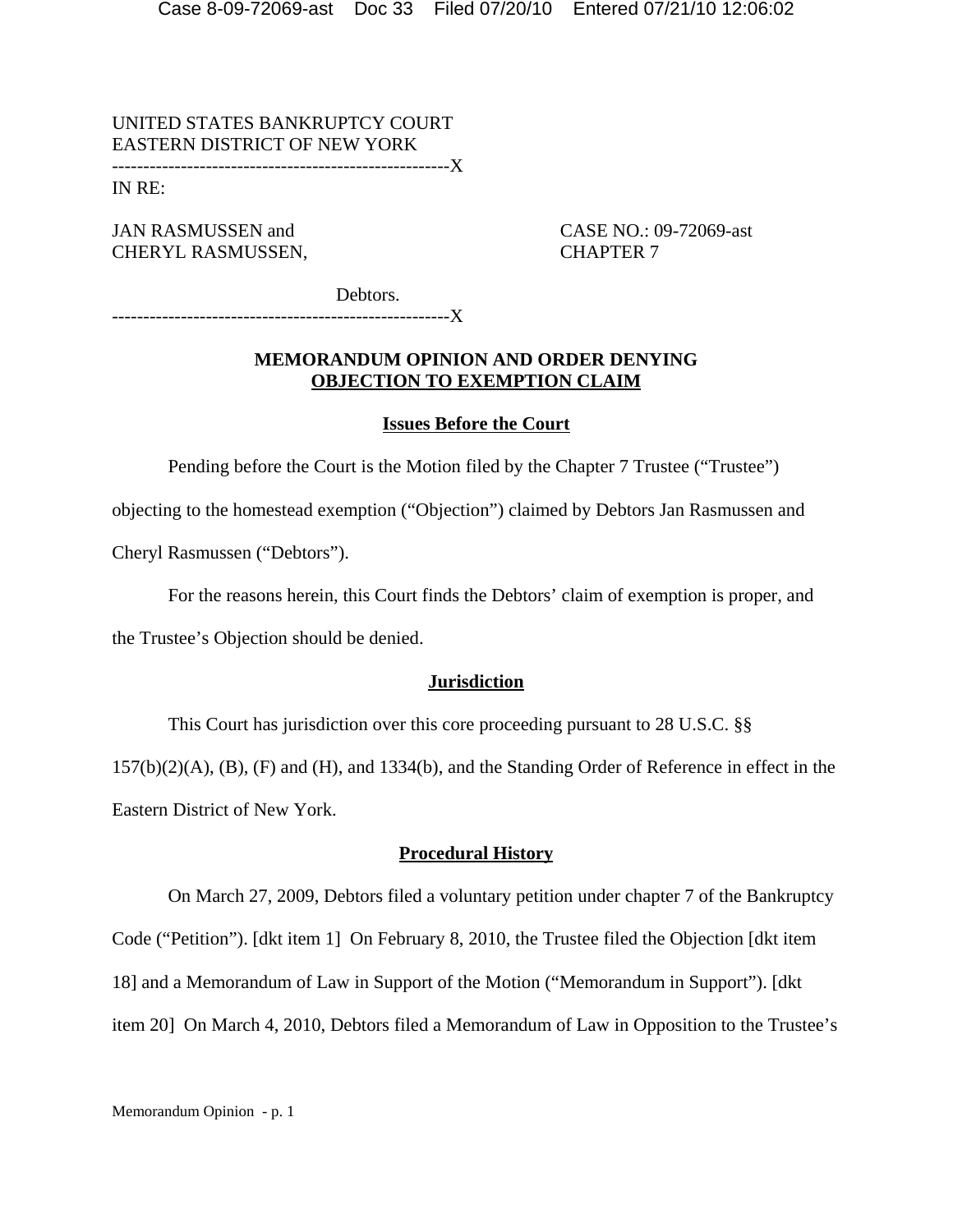Objection ("Opposition") [dkt item 25] and Affidavits in support of their exemption claim. [dkt item 26] The Trustee filed a Response to the Opposition ("Trustee's Response") on March 8, 2010. [dkt item 27]

On March 10, 2010, the Court held a hearing on the Objection, Opposition, and Trustee's Response ("Hearing"). At the Hearing, the parties agreed that the material facts were not in controversy, and that this matter may be determined by the Court solely on their written submissions. Accordingly, on March 15, 2010, the Court issued a Pre-Hearing Contested Matter Scheduling Order, which established the deadline for the parties to file and serve any supplemental pleadings, memoranda of law, and/or affidavits on or before April 5, 2010. [dkt item 30] No additional documents were filed by the deadline.

# **Uncontroverted Facts**

The following material facts are not controverted.

On March 27, 2009, Debtors filed a voluntary petition for relief under chapter 7 of the Bankruptcy Code, and the case was designated as a no-asset case. Kenneth P. Silverman, Esq. was duly appointed as the Chapter 7 Trustee (the "Trustee").

On Schedule A filed with the Petition, Debtors listed a joint remainder interest (the "Remainder Interest") in the life estate of Jeanette Rasmussen (the "Life Estate") on property located at 56 Horn Lane, Levittown, New York (the "Property"). Jeanette Rasmussen ("Jeanette") is the mother of Debtor Jan Rasmussen. The Property is not encumbered by liens or judgments. Debtors currently reside at the Property with their four children and Jeanette. Debtors' Schedules reflect an oral agreement to pay \$600.00 per month to Jeanette for rent. [dkt item 1, Sch. J]

Memorandum Opinion - p. 2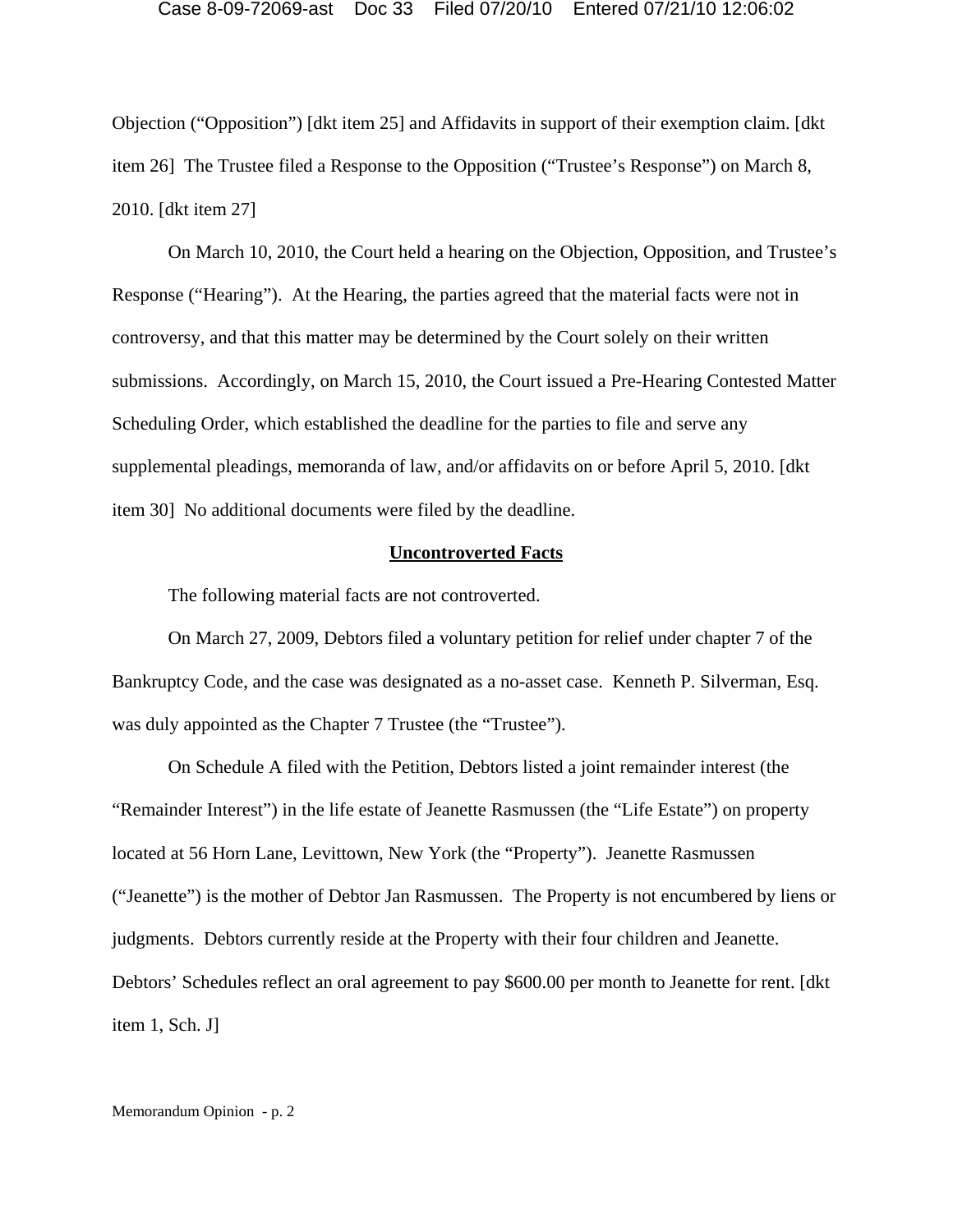In their Schedule F filed with the Petition, Debtors list a total of \$31,716.90 in unsecured debt. [dkt item 1] On May 27, 2009, the Trustee filed a letter indicating the appearance of assets for this case. [dkt item 11] On May 28, 2009, the Court issued a Notice of Discovery of Assets and set a claims bar date of August 26, 2009. [dkt item 12] As of November 2, 2009, according to the Debtors' claims register, a total of \$27,419.13 in claims have been filed against the Debtors' estate.

On Schedule C filed with the Petition, Debtors claimed the Property as exempt pursuant to Section 5206(a) of the New York Civil Practice Law and Rules ("NYCPLR"), and listed the value of the property without deducting the exemptions as "Unknown." On Schedule C Debtors listed the value of the Remainder Interest in the Property as "Unknown." The actual value of the Property is not stated in the Schedules and is not an issue before this Court.

#### **The Trustee's Objection**

The Trustee objects to the Debtors claiming an exemption in their Remainder Interest, asserting that a remainder interest does not qualify as an ownership interest in property pursuant to NYCPLR Section 5206(a), Section 522(d) of the Bankruptcy Code, and Section 282 of New York Debtor Creditor Law ("NYDCL"). Specifically, the Trustee argues that Debtors' Remainder Interest does not confer a present right to possession, control, and enjoyment of the Property and, therefore, they do not meet the ownership requirements of NYCPLR Section 5206(a). The Trustee argues Debtors do not effectively "own" the Property and, therefore, they cannot claim any homestead exemptions.

Debtors respond that New York's exemption laws are not limited to fee simple absolute ownership, and that the Trustee has not met his burden of proof to warrant a denial of their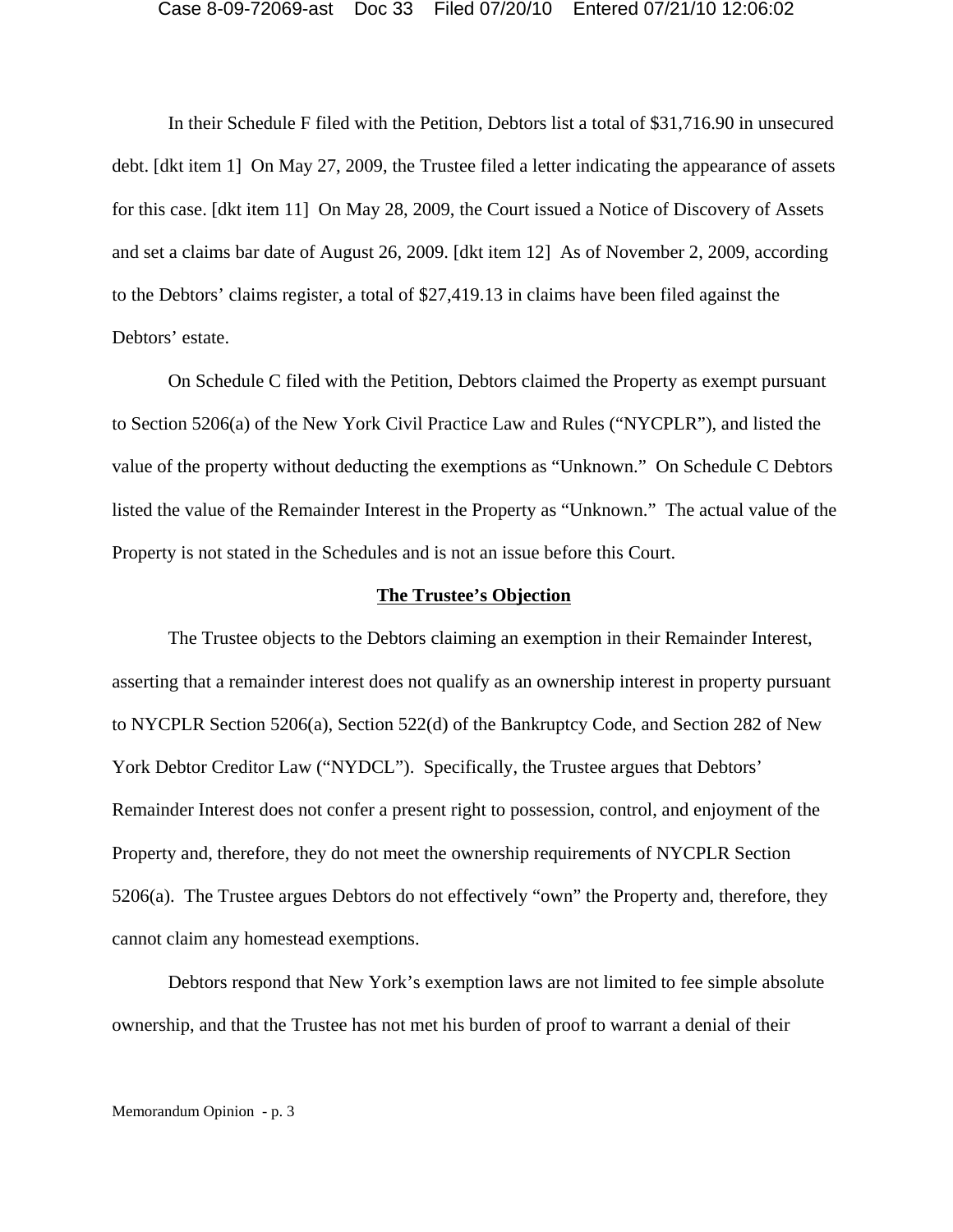exemption claim.

The issue before this Court is one of first impression in the Second Circuit: Whether, under New York law, the holders of a remainder interest in real property in which they reside pursuant to a lease agreement may claim a homestead exemption in that property, when their right of possession of that property is subject to the rights of a life tenant.

### **Analysis**

Section 522(b) of the Bankruptcy Code provides that a debtor may claim exemptions in property of the estate, subject to the law of the jurisdiction in which the case is filed. 11 U.S.C. § 522(b). NYDCL Section 284 presently does not allow for debtors domiciled in New York to claim the federal exemptions. N.Y. DEBT. & CRED. LAW § 284 (McKinney 2001). Therefore, New York law governs the exemptions claimed in this case.

The New York State exemptions are found in NYDCL<sup>1</sup> Section 282 and NYCPLR Section 5206. N.Y. DEBT. & CRED. LAW § 282 (McKinney 2001); N.Y.C.P.L.R. § 5206 (McKinney 2005). NYCPLR Section 5206(a) provides that real property "not exceeding fifty thousand dollars in value above liens and encumbrances, owned and occupied as a principal residence, is exempt from application to the satisfaction of a money judgment, unless the judgment was recovered wholly for the purchase price thereof[.]" N.Y.C.P.L.R. § 5206 (a). Thus, Debtors must show both a real property ownership interest and residency in the Property as a principal residence to qualify for the exemption. *See In re Martinez*, 392 B.R. 530, 531 (Bankr. E.D.N.Y. 2008)

<sup>&</sup>lt;sup>1</sup> Section 282 provides that "an individual debtor domiciled in this state may exempt from the property of the estate. . . real property exempt from application to the satisfaction of money judgments under" §§ 5205 and 5206 of the NYCPLR. N.Y. DEBT. & CRED. LAW § 282 (McKinney 2001).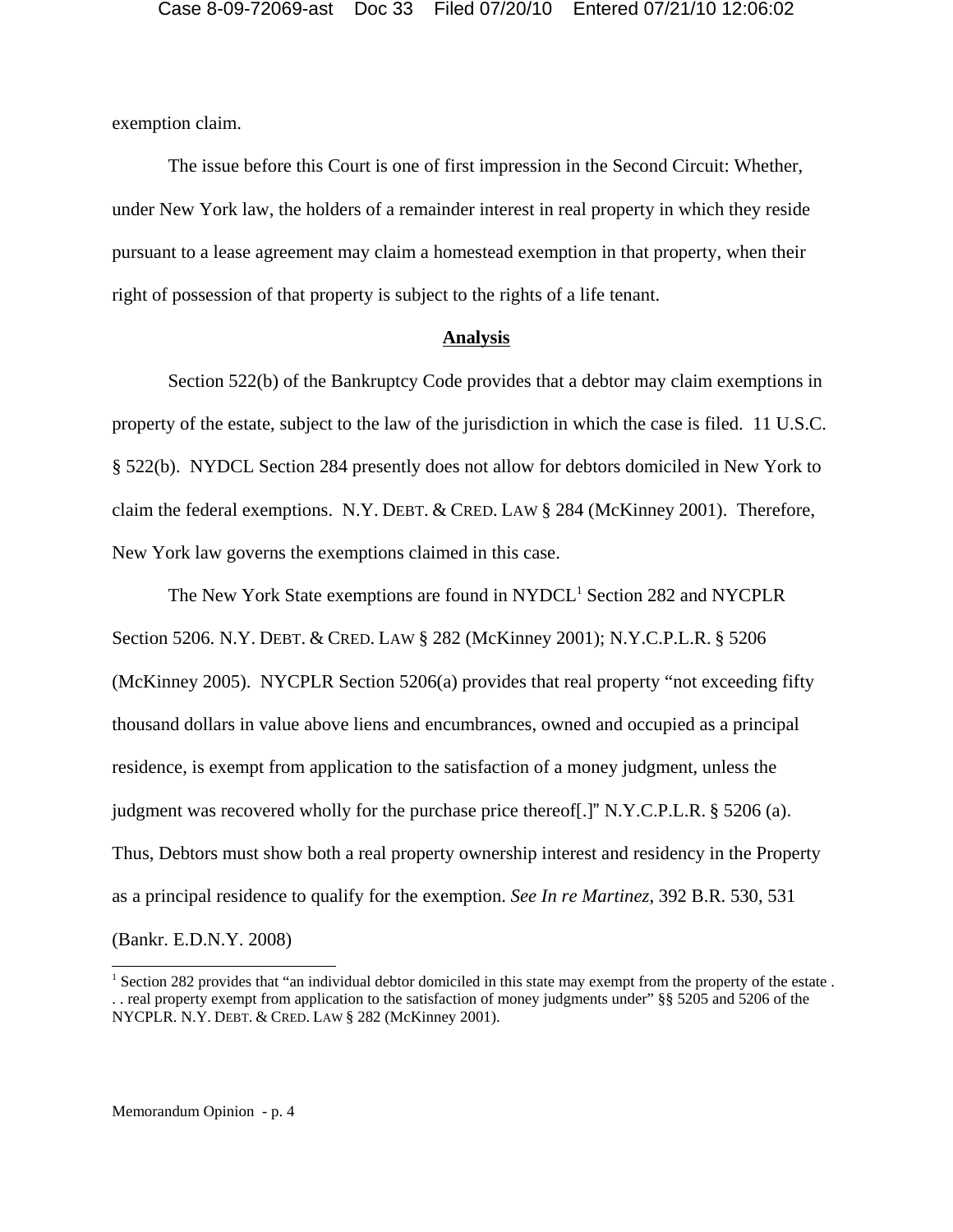*"*When determining the allowance of an exemption, a court must consider the circumstances as they existed on the petition date." *In re Moulterie*, 398 B.R. 501, 505 (Bankr. E.D.N.Y. 2008); *In re Scott*, 233 B.R. 32, 40 (Bankr. N.D.N.Y. 1998). Moreover, NYCPLR Section 5206(a) requires a consistent, actual physical occupancy, combined with the debtor's "intent to reside [at the principal residence] permanently." *Id*.

The Trustee bears the burden of proving Debtors improperly claimed an exemption in the Remainder Interest. *See* FED. R. BANKR. P. 4003(c); *see also In re Martinez*, 392 B.R. at 531. Here, it is uncontroverted that Debtors occupy the Property with their children as their primary residence, that they did so on the Petition date, and that they pay rent to Jeanette, Jan's mother, who also resides there. The Trustee does not controvert the Debtors' claim that the Property is and has been their principal residence.

# *Whether a Remainder Interest Represents a Real Property Ownership Interest*

The issue before the Court, then, is whether the Debtors' Remainder Interest qualifies as a real property ownership interest. This issue has not been resolved by the New York courts, nor by the federal courts within the Second Circuit. New York case law does not address whether holders of either a life estate or a remainder interest can claim a homestead exemption under NYCPLR Section 5206. Moreover, the term "ownership" is not defined under New York statutes. *See In re Martinez*, 392 B.R. at 532 (acknowledging the lack of a clear definition of "ownership" in New York Estates, Powers and Trusts Law ("NYEPTL") and New York's Real Property Law ("NYRPL")).

The New York homestead exemption statute neither distinguishes between possible types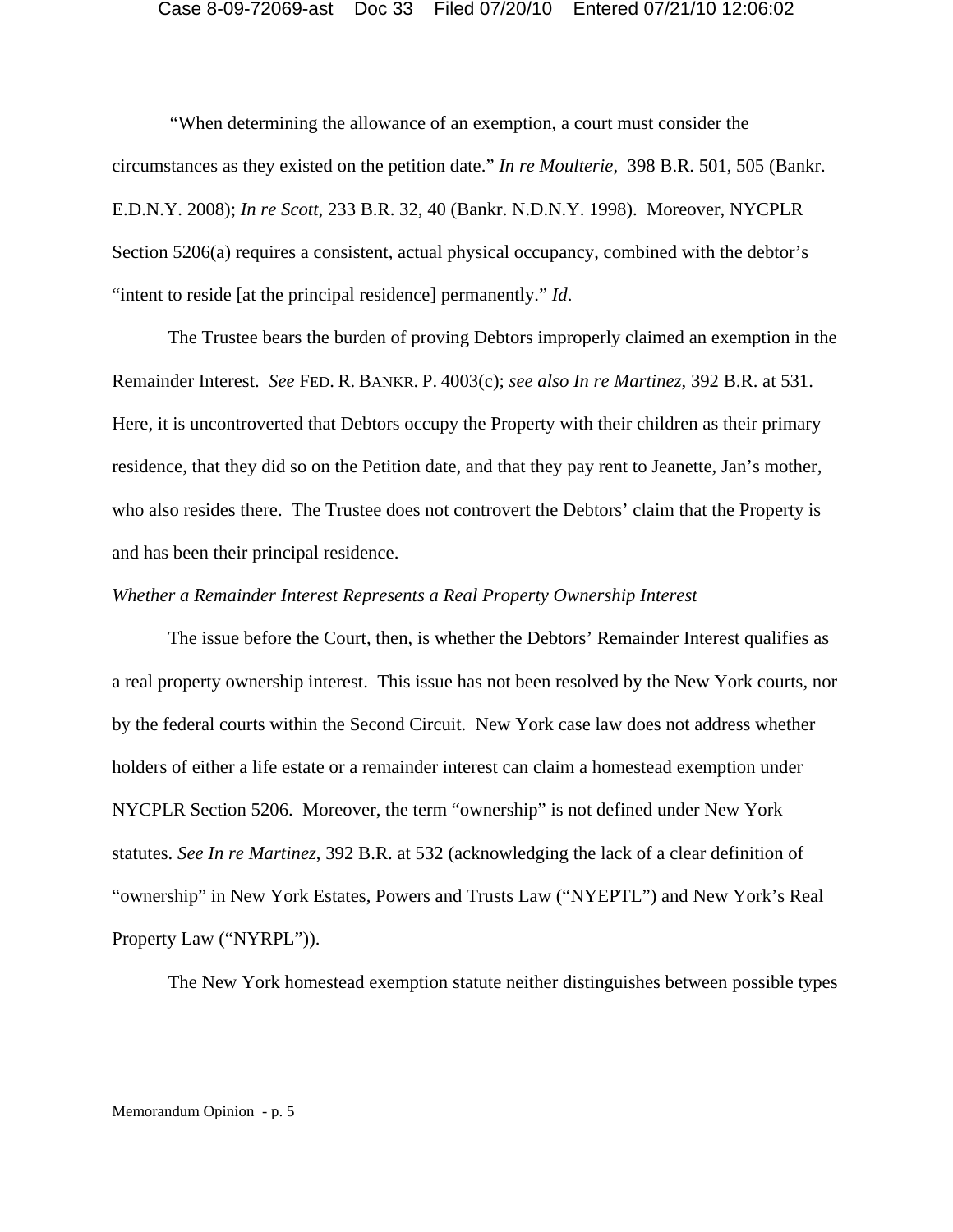of ownership interests, nor provides that a fee simple interest is exempt, but that a lesser form of real property ownership, such as a remainder interest, is not exempt. Furthermore, nothing in the statute explicitly precludes the exemption claimed here by the Debtors. The Court is mindful that "exemption laws, though in derogation of the common law, are to be liberally construed in favor of the beneficiary in order to carry out their apparent beneficent purpose." *In re Grucza*, 413 B.R. 96, 96 n.2 (Bankr. W.D.N.Y. 2009)(quoting N.Y. STAT. § 291 (McKinney 2010)); *c.f. In re Ellerstein*, 105 B.R. 214, 216 (Bankr.W.D.N.Y.1989) (finding the New York homestead exemption statute protects homeowners from seizure of their homes "and to protect a debtor's home in the event of bankruptcy."); *In re Warren*, 38 BR 290, 294 (Bankr. N.D.N.Y. 1984) ("[T]he New York homestead exemption extends to protect real property owned by the Debtor and occupied as a principal residence by the Debtor or members of the Debtor's immediate family.").

The Trustee argues that the Remainder Interest does not confer a right to possession and, therefore, entails no ownership interest. However, New York Estate Powers and Trust Law ("NYEPTL") classifies "estates in property, as to the time of their enjoyment[,]" which can be a present right to possession or a future estate. N.Y. EST. POWERS & TRUSTS § 6-3.1 (McKinney 2002). An "estate in possession" entitles the owner to the immediate possession of the property. *Id.* § 6-4.1. In contrast, a future estate provides for possession which commences at a future date after the precedent (present) estate terminates. *Id.* § 6-4.2. Here, the Debtors' Remainder Interest qualifies as a future estate because their right to exclusive possession will not commence until the termination of Jeanette's life estate.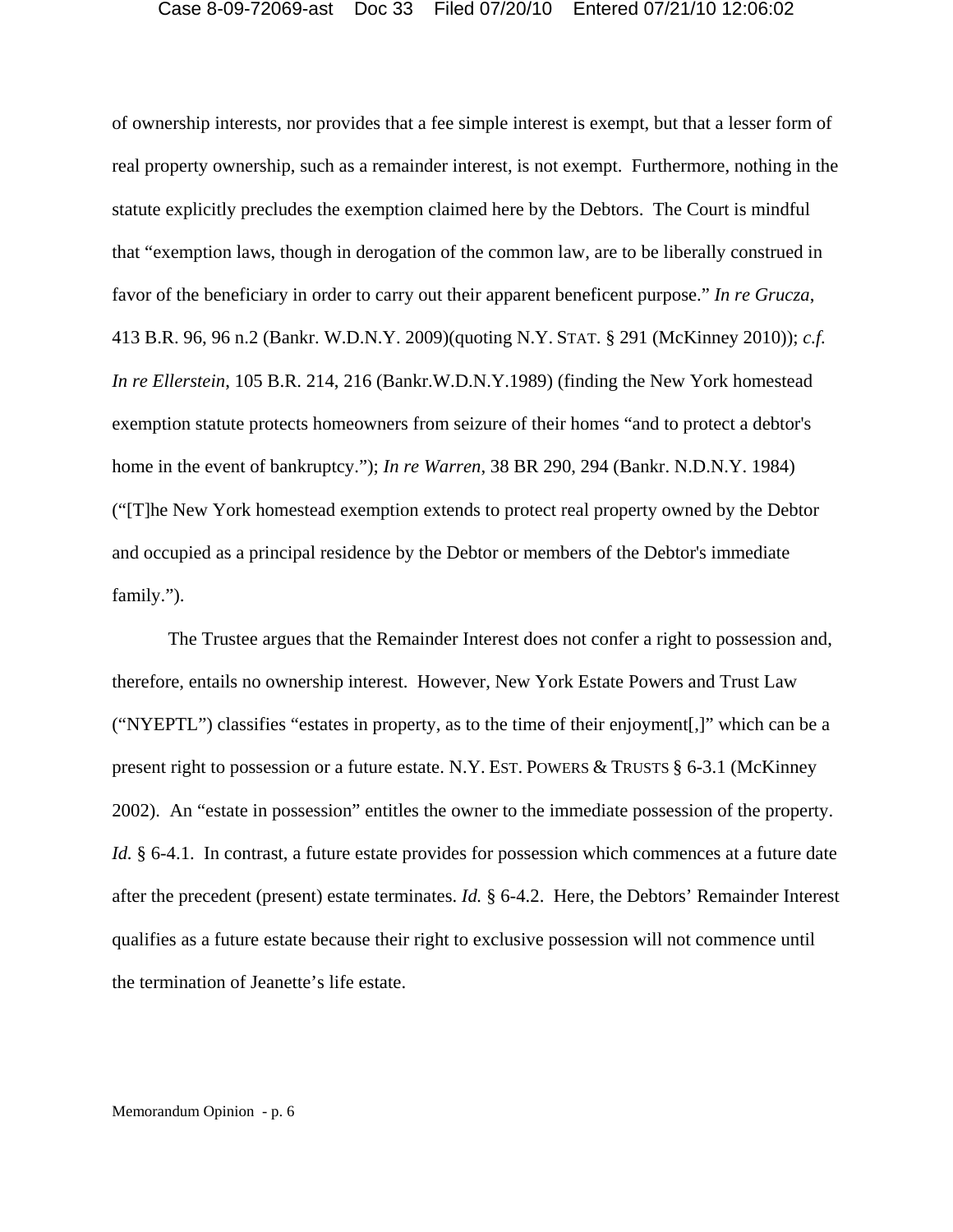In addition, under New York law "[f]uture estates are descendible, devisable and alienable, in the same manner as estates in possession." N.Y. EST. POWERS & TRUSTS § 6-5.1 (McKinney 2002); *see also Baltes v. Union Trust Co. of N.Y.*, 180 N.Y. 187, 72 N.E. 1005, 1006 (N.Y. 1904) (holding remainders to be "the same as any other property interest"). Thus, the holder of a remainder interest does own an estate in real property, which estate provides a right to possession, albeit a future right.

As a life tenant, Jeanette is entitled to possession, control, and enjoyment of the Property to the exclusion of others for the duration of her life. *See Novakovic v. Novakovic*, 890 N.Y.S.2d 758, 758-59 (N.Y. App. Term 2009) (citing *Torre v. Giorgio*, 51 A.D.3d 1010, 1011 (N.Y. App. Div. 2d Dept. 2008)). Thus, the Debtors, as remaindermen, are not entitled to the physical possession of the Property during Jeanette's life, unless they are able to reside there with her permission. *See id*. at 759.

The Trustee relies upon *Voght v. Voght*, and argues that because the Debtors' Remainder Interest does not entitle them to the present right to physical ownership or possession, they are not entitled to exempt their interest as a homestead. *See Voght v. Voght*, 64 A.D.3d 984, 882 N.Y.S.2d 551,553 (N.Y. App. Div. 3d Dept. 2009) (holding that a future estate gives "no present right of enjoyment or possession and would ripen into ownership of the property only upon the termination of [the] life estate"(internal citations omitted)). Moreover, the Trustee asserts that the fact the Debtors pay rent to Jeanette supports his argument that they are mere renters, and as such, cannot be owners. However, the Court does not find this argument persuasive.

The payment of rent by Debtors provides them with a right to current possession, as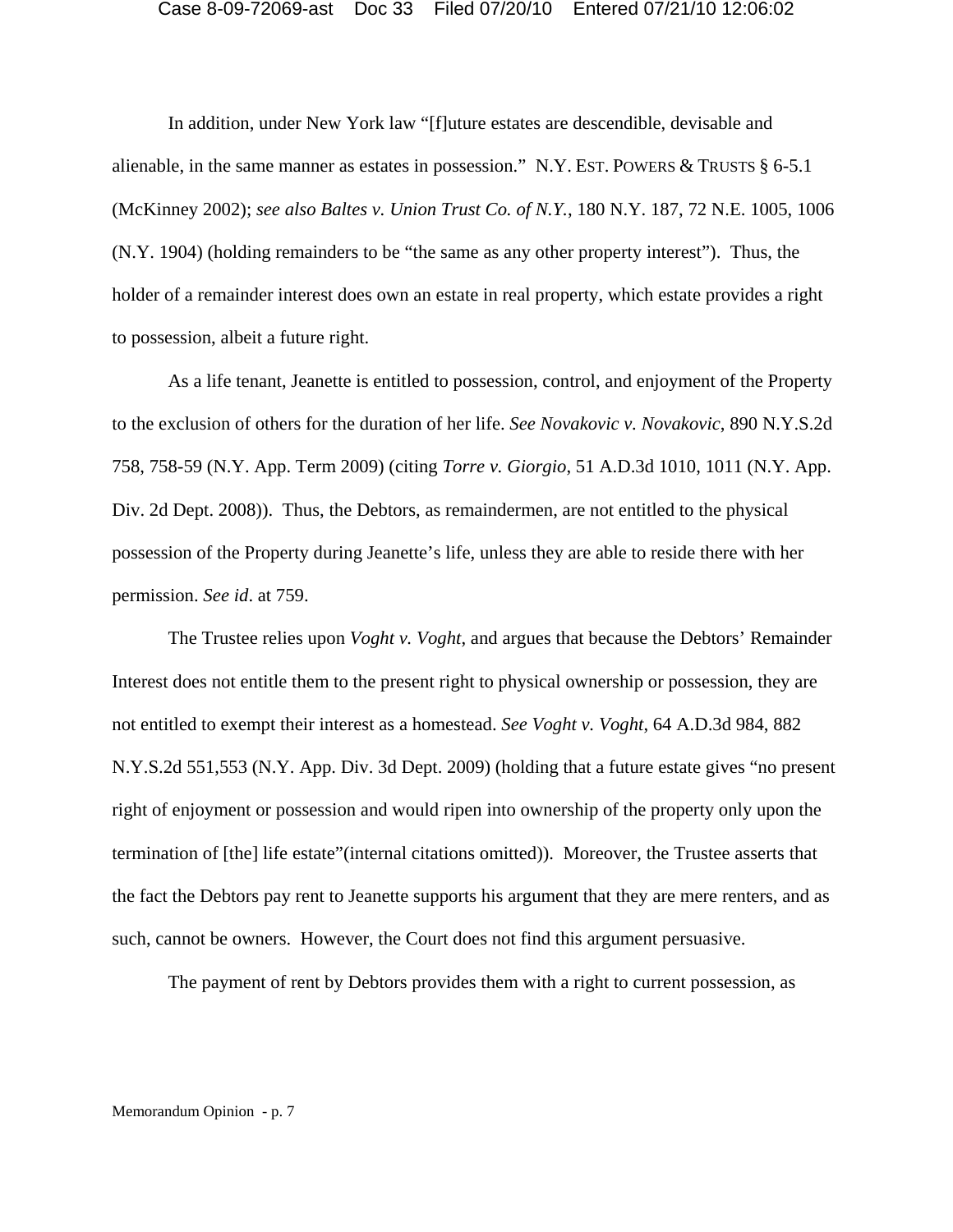renters, which status should continue until their future estate matures into current possession. NYCPLR Section 5206(a) does not require exclusive ownership or exclusive possession of the property at issue in order to create an exemptible interest at the time the exemption claim is asserted. Thus, although the nature of the ownership interest and the nature of the possessory interest may be factors in valuing the exempt interest, neither exclusive possession nor exclusive ownership are, on the face of NYCPLR Section 5206(a), required to establish an exemptible interest.

# *Other Jurisdictions*

As noted, the issue here is one of first impression in the Second Circuit, and there is

limited case law in New York. Therefore, this Court has also examined cases from other

jurisdictions with property homestead exemption statutes similar to New York's. *See, e.g.*, OHIO

REV. CODE ANN. § 2329.66 (A)(1)(b)(requiring an interest in property and that the property is

used as a residence);<sup>2</sup> N.C. GEN. STAT. ANN. § 1C-1601(a)(1)(requiring an interest in property

and that the debtor use the property as a residence).<sup>3</sup> In cases with facts similar to those here, the

# <sup>2</sup> **2329.66 Property that person domiciled in this state may hold exempt**

(b) In the case of all other judgments and orders, the person's interest, not to exceed twenty thousand two hundred dollars, in one parcel or item of real or personal property that the person or a dependent of the person uses as a residence.

OHIO REV. CODE ANN. § 2329.66 (A)(1)(b)(West 2010).

#### 3  **§ 1C-1601. What property exempt; waiver; exceptions**

(a) Exempt property. -- Each individual, resident of this State, who is a debtor is entitled to retain free of the enforcement of the claims of creditors:

(1) The debtor's aggregate interest, not to exceed thirty-five thousand dollars (\$35,000) in value, in real property or personal property that the debtor or a dependent of the debtor uses as a residence, in a cooperative that owns property that the debtor or a dependent of the debtor uses as a residence, or in a burial plot for the debtor or a

<sup>(</sup>A) Every person who is domiciled in this state may hold property exempt from execution, garnishment, attachment, or sale to satisfy a judgment or order, as follows:

<sup>. . .</sup>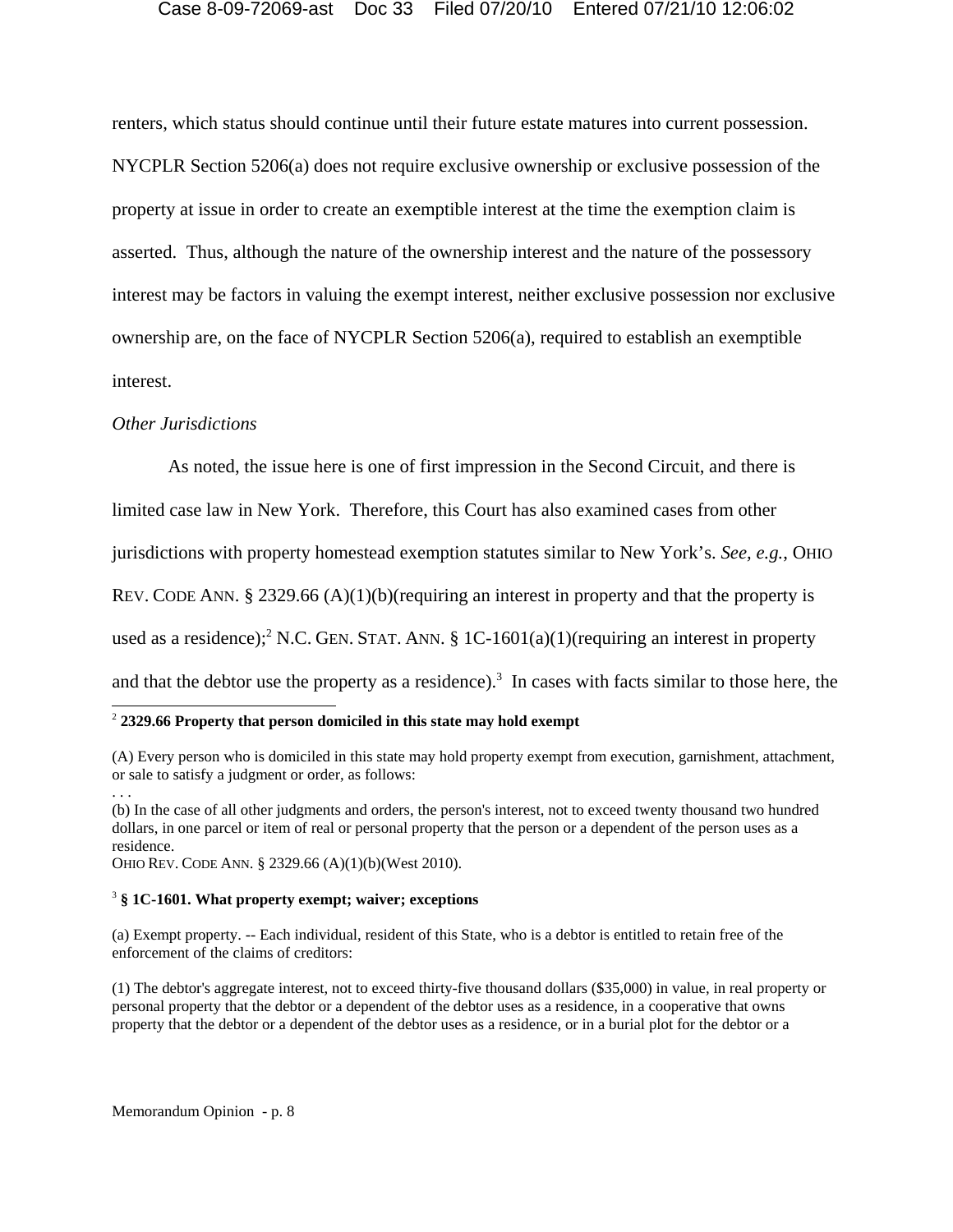courts in those jurisdictions have found the remainder interest to be exempt. *See, e.g.*, *In re Williams*, 427 B.R. 541, 548 (Bankr. M.D. Fla. 2010)(finding the debtor's ties to his home, occupancy of the home with his mother, and evidence indicating intent to permanently reside provided sufficient "present right of possession" to qualify debtor's ownership interest for the Florida homestead exemption<sup>4</sup>); *In re Kimble*, 344 B.R. 546 (Bankr. S.D. Ohio 2006)(allowing homestead exemption for debtors with remainder interest in property subject to mother's life estate where debtors also resided under a verbal lease agreement with mother); *In re Cain*, 235 B.R. 812 (Bankr. M.D.N.C. 1998)(holding, under prior version of North Carolina's exemption statute, that a remainderman debtor who resided on the property could claim it as a homestead). Courts that allow the future interest owner to claim the homestead exemption consider the current possession by the remainderman as the key factor. *See, e.g.*, *In re Eskew*, 233 B.R. 708,

FL. CONST. art.  $X$ ,  $\S$  4(a)(1).

dependent of the debtor; however, an unmarried debtor who is 65 years of age or older is entitled to retain an aggregate interest in the property not to exceed sixty thousand dollars (\$60,000) in value so long as the property was previously owned by the debtor as a tenant by the entireties or as a joint tenant with rights of survivorship and the former co-owner of the property is deceased.

N.C. GEN. STAT. ANN. § 1C-1601(a)(1)(West 2010).

<sup>4</sup>  **§ 4. Homestead; exemptions**

<sup>(</sup>a) There shall be exempt from forced sale under process of any court, and no judgment, decree or execution shall be a lien thereon, except for the payment of taxes and assessments thereon, obligations contracted for the purchase, improvement or repair thereof, or obligations contracted for house, field or other labor performed on the realty, the following property owned by a natural person:

<sup>(1)</sup> a homestead, if located outside a municipality, to the extent of one hundred sixty acres of contiguous land and improvements thereon, which shall not be reduced without the owner's consent by reason of subsequent inclusion in a municipality; or if located within a municipality, to the extent of one-half acre of contiguous land, upon which the exemption shall be limited to the residence of the owner or the owner's family[.]